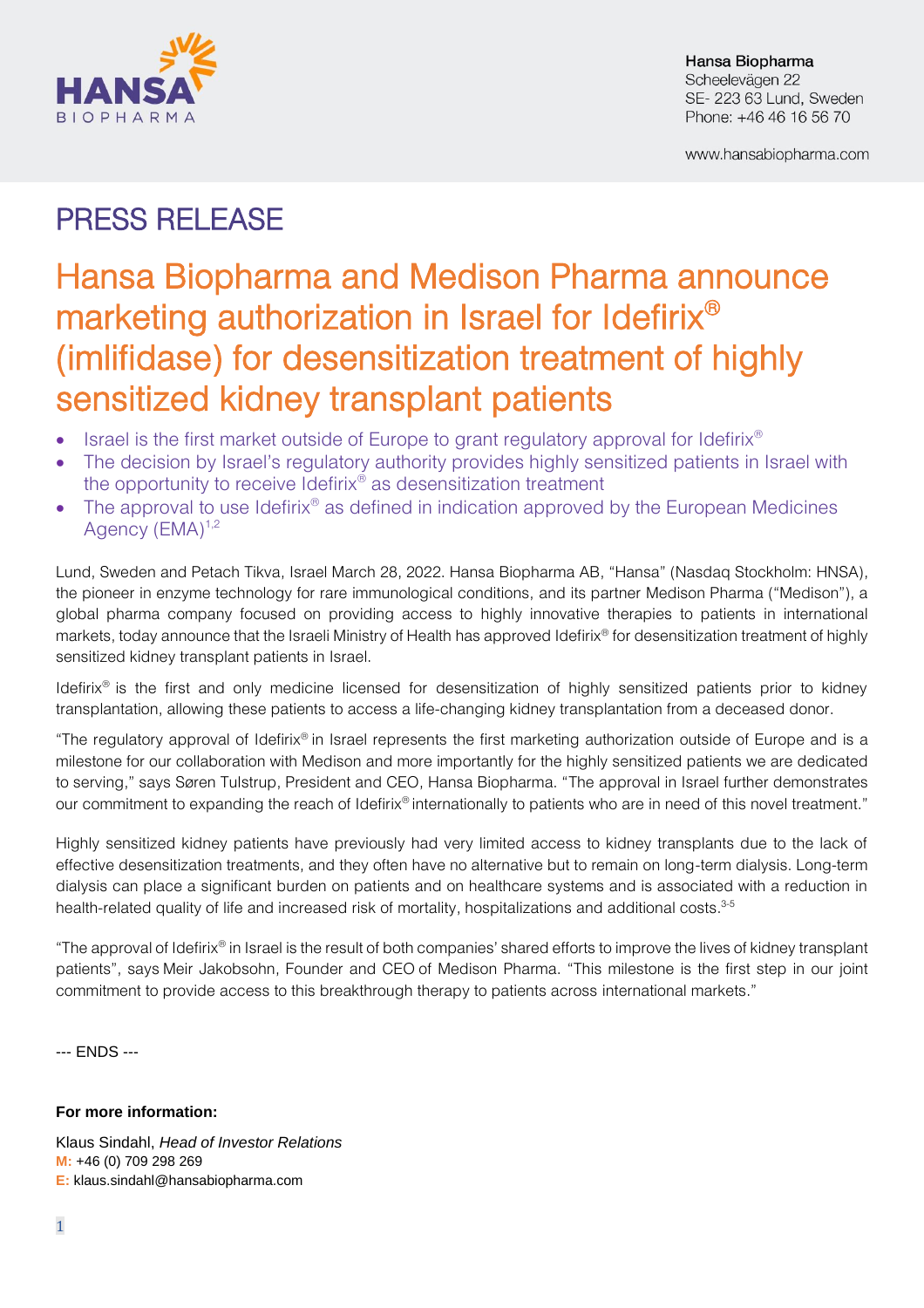Katja Margell, *Head of Corporate Communications* **M:** +46 (0) 768 198 326 **E:** katja.margell@hansabiopharma.com

Medison contact: Maya Nix, *Corporate Communications Lead* **M:** +972 3 925 0349 **E:** [mayan@medisonpharma.com](mailto:mayan@medisonpharma.com)

#### Notes to editors

#### About imlifidase

Imlifidase is an enzyme derived from the bacterium *Streptococcus pyogenes* and has the ability to specifically target and cleave (or break) all classes of immunoglobulin G (IgG) antibodies.<sup>6</sup>

 $\overline{a}$ 

IgG antibodies targeted specifically at the transplanted kidney are known as preformed Human Leukocyte Antigens (HLAs) or donor-specific antibodies (DSAs).<sup>7</sup> Highly sensitized patients have high levels of these preformed antibodies that can bind to the donor organ and damage the transplant. <sup>8</sup> Once they are inactivated with imlifidase, there is a window of opportunity for the transplant to take place. By the time the body starts renewing the depleted antibodies, the patient will be receiving immunosuppressive therapy to reduce the risk of organ rejection.

The efficacy and safety of imlifidase as a pre-transplant treatment to reduce donor-specific IgG was studied in four Phase 2 open-label, single-arm, six-month clinical trials.<sup>5, 7,9,10</sup>

Hansa is now collecting further clinical evidence and will submit additional efficacy and safety data based on one observational follow-up study and one post-approval efficacy study. Imlifidase was reviewed as part of the European Medicines Agency's (EMA) PRIority MEdicines (PRIME) program, which supports medicines that may offer a major therapeutic advantage over existing treatments or benefit patients without treatment options.<sup>2</sup>

Imlifidase was granted conditional European Marketing Authorization from the EMA in August 2020 for the desensitization treatment of highly sensitized adult kidney transplant patients with a positive crossmatch test against an available deceased donor. The use of imlifidase should be reserved for patients who are unlikely to be transplanted under the available kidney allocation system, including prioritization programs for highly sensitized patients.<sup>2</sup> Conditional approval allows the Agency to recommend a medicine for marketing authorization in cases where the benefit of a medicine's immediate availability to patients outweighs the risk that not all the data are available yet.

#### About kidney failure

Kidney disease can progress to kidney failure or End-Stage Renal Disease (ESRD), identified when a patient's kidney function is less than 15%.<sup>11</sup> ESRD poses a significant health burden, affecting nearly 2.5 million patients worldwide.<sup>9</sup> A kidney transplant is the treatment of choice for suitable patients with ESRD because it offers improved survival and quality of life benefits compared to long-term dialysis. There are approximately 80,000 kidney patients on transplant waiting lists across the European Union.<sup>12</sup>

#### Full product information can be accessed via the initial Summary of Product Characteristics foun[d here.](https://www.hansabiopharma.com/mediatoolkit/)

#### **About Hansa Biopharma**

Hansa Biopharma is a pioneering commercial-stage biopharmaceutical company on a mission to develop and commercialize innovative, lifesaving and life-altering treatments for patients with rare immunological conditions. Hansa has developed a first-in-class immunoglobulin G (IgG) antibody-cleaving enzyme therapy, which has been shown to